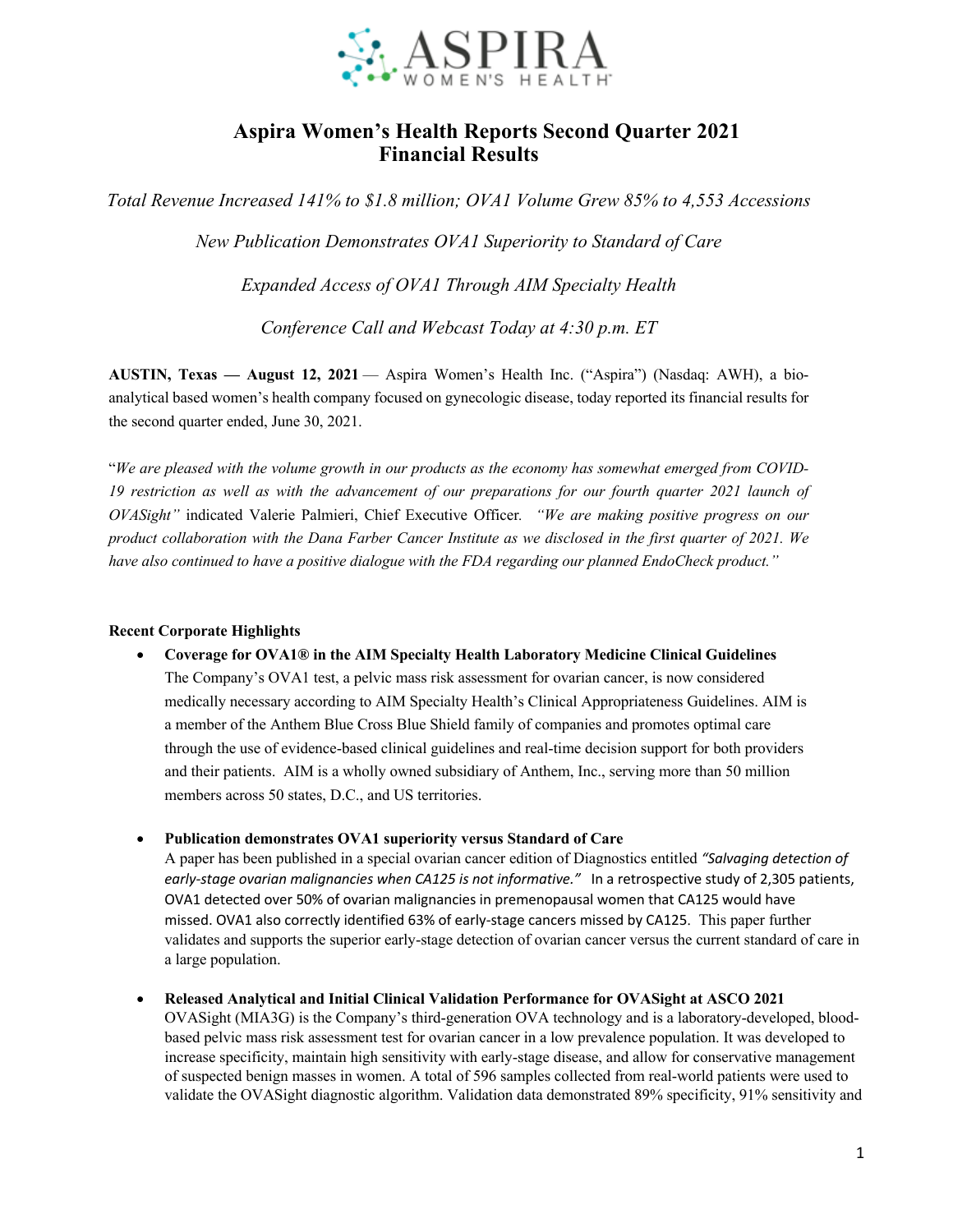

a negative predictive value of 99.6% in a low prevalence population (3.8%). In addition, overall sensitivity as well as sensitivity in early-stage disease were significantly better than assessing risk with CA-125 alone.

### • **Expansion of Leadership Team**

In May 2021, Laura McPadden joined the Company as Head of People and Culture. Laura joined us with over 25 years of experience leading human resources and talent engines and providing strategic guidance for employee relations, performance management, talent acquisition and organizational design.

### **Capital Resources**

• Effective May 27, 2021, the United States Small Business Administration confirmed the waiver of Aspira's repayment of the \$1,005,767 Payroll Protection Plan loan issued to the Company on May 1, 2020. The Company recognized a gain on forgiveness of debt of \$1,005,767 and reduced long- and short-term indebtedness by the same amount.

#### **Financial Highlights**

- **Quarter over Quarter Results – Second Quarter of 2021 versus Second Quarter of 2020:**
	- o Total product and genetics revenue increased 142% to \$1,797,000 up from \$743,000
	- o Total product and genetics volumes increased 88% to 4,708 units up from 2,506 units
- **Quarter over Quarter Results – Second Quarter 2021 versus First Quarter 2021:**
	- $\circ$  Total product and genetics revenue increased 20% to \$1,797,000 up from \$1,496,000 in the first quarter of this year.
	- o Total product and genetics volumes increased 19% to 4,708 units up from 3,950 units in the first quarter of this year.

### **Highlights Second Quarter 2021 vs. Second Quarter 2020:**

- Product revenue was \$1,718,000 for the three months ended June 30, 2021, compared to \$726,000 for the same period in 2020, an increase of 137%.
- The number of OVA1plus tests performed increased 85% to 4,553 OVA1plus tests during the three months ended June 30, 2021, compared to 2,458 OVA1plus tests for the same period in 2020**.**
- The revenue per OVA1plus test performed increased to approximately \$377 compared to \$295 for the same period in 2020, an increase of 28%. This increase was primarily driven by an increase in payments by contracted payers and improved collections
- Gross profit margin for OVA1plus was 52% in the second quarter compared to 37% in the second quarter of 2020.
- Research and development expenses for the three months ended June 30, 2021, increased by \$1,091,000, or 287%, compared to the same period in 2020. This increase was primarily due to clinical utility and product development costs related to OVASight, our third-generation product, as well as investments in bioinformatics, Aspira Synergy and consulting expenses associated with EndoCheck regulatory clearance.
- Sales and marketing expenses for the three months ended June 30, 2021, increased by \$2,285,000, or 132%, compared to the same period in 2020. This increase was primarily due to increased personnel and consulting costs.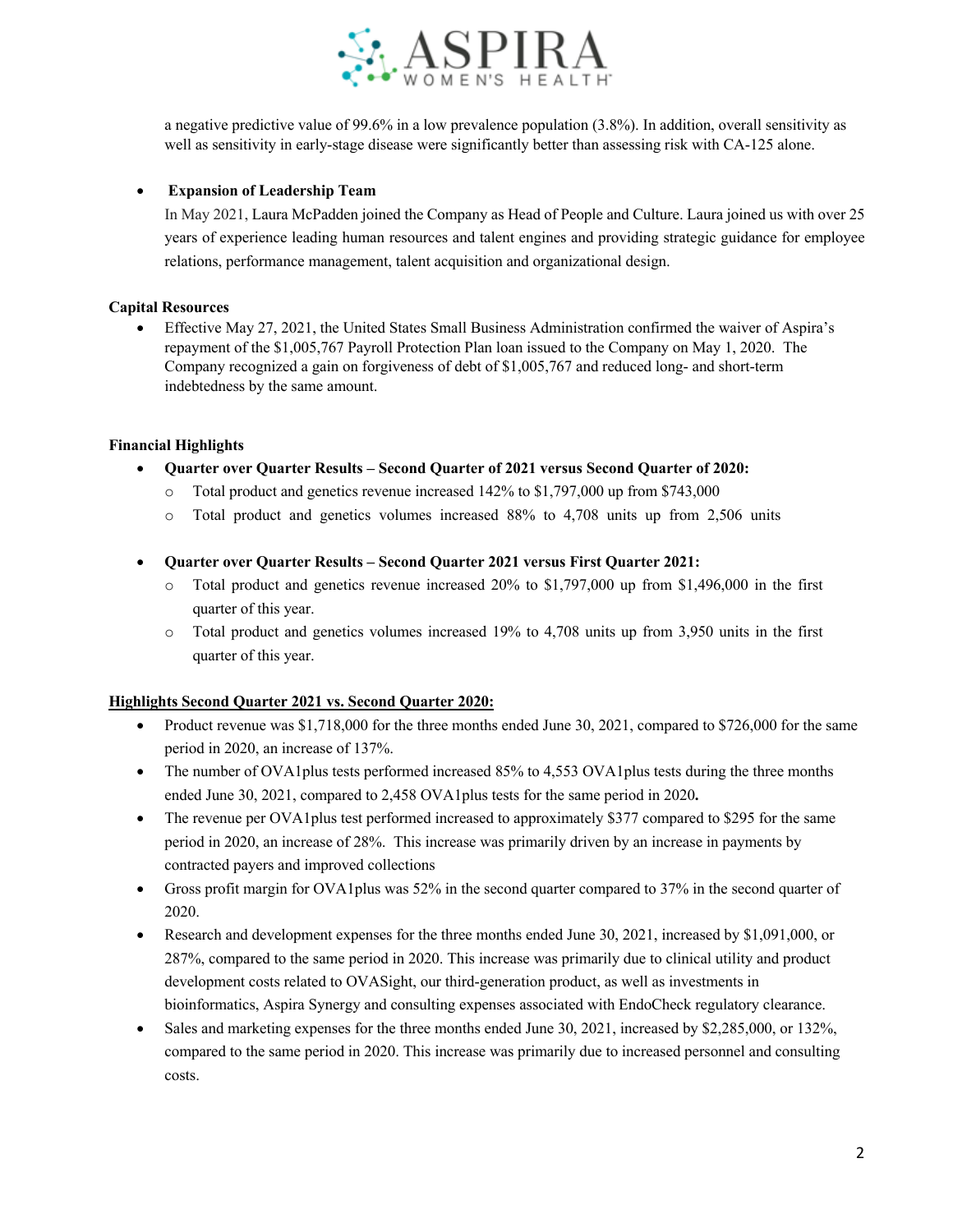

- General and administrative expenses for the three months ended June 30, 2021, increased by \$1,413,000, or 76%, compared to the same period in 2020. This increase was primarily due to an increase in stock compensation expenses, headcount, and personnel expenses.
- We ended the second quarter with approximately \$53.0 million in cash. Cash used in operations in the second quarter of 2021 was \$6.5 million compared to \$3.4 million in the second quarter of 2020. This increase was across all elements of operating expenses but primarily employment costs and travel and entertainment as commercial travel in the prior year was depressed due to COVID-19 pandemic related travel restriction.

### **Highlights of Second Quarter 2021 vs. First Quarter 2021:**

- Product revenue was \$1,718,000 for the three months ended June 30, 2021, compared to \$1,416,000 for the first quarter of 2021, an increase of 21%.
- The number of OVA1plus tests performed increased 21% to 4,553 OVA1plus tests during the three months ended June 30, 2021, compared to 3,775 OVA1plus tests for the first quarter of 2021.
- The revenue per OVA1plus test performed increased to approximately \$377 compared to \$375 for the first quarter of 2021, an increase of 1%. This increase was primarily driven by an increase in payments by contracted payers.
- Gross profit margin for OVA1plus was 52% in the second quarter compared to 54% in the first quarter of 2021. The decrease was driven primarily by non-recurring costs associated with a switch in our kit assembly vendor.
- Research and development expenses for the three months ended June 30, 2021, increased by \$599,000, or 69%, compared to the first quarter of 2021. This increase was primarily due to clinical utility and product development costs related to OVASight, as well as investments in bioinformatics, Aspira Synergy and consulting expenses associated with EndoCheck regulatory clearance.
- Sales and marketing expenses for the three months ended June 30, 2021, increased by \$910,000, or 29%, compared to the first quarter in 2021. This increase was primarily due to increased personnel and consulting costs.
- General and administrative expenses for the three months ended June 30, 2021, increased by \$770,000, or 31%, compared to the first quarter 2021. This increase was primarily due to an increase in headcount and personnel expenses, as well as stock compensation expenses.
- We ended the second quarter with approximately \$53.0 million in cash. Cash used in operations in the second quarter of 2021 was \$6.5 million compared to the first quarter of 2021 of \$5.2 million. The increase was primarily driven by new hires and consultants, marketing and promotional activities as well as research and development spending focused on EndoCheck.

#### **Conference Call and Webcast**

Aspira will host a call today at 4:30 p.m. Eastern Time to discuss results followed by a question-andanswer period.

| Domestic:      | 877-407-4018                                 |
|----------------|----------------------------------------------|
| International: | 201-689-8471                                 |
| Conference ID: | 1372054                                      |
| Webcast:       | http://public.viavid.com/index.php?id=145272 |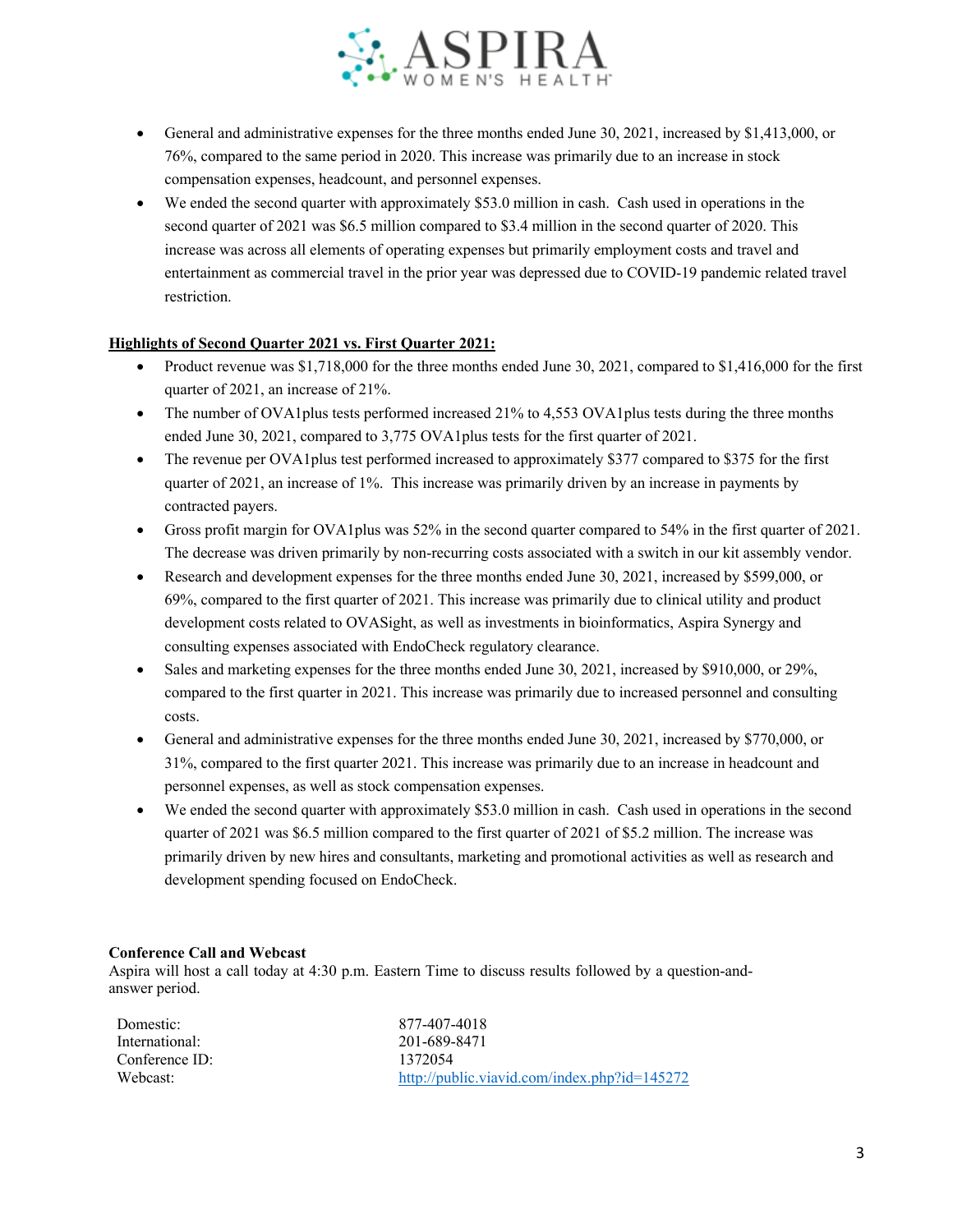

#### **About Aspira Women's Health Inc.**

Aspira Women's Health Inc. (formerly known as Vermillion, Inc., Nasdaq: VRML) is transforming women's health with the discovery, development, and commercialization of innovative testing options and bio-analytical solutions that help physicians assess risk, optimize patient management, and improve gynecologic health outcomes for women. Aspira Women's Health is particularly focused on closing the ethnic disparity gap in ovarian cancer risk assessment and developing solutions for pelvic diseases such as pelvic mass risk assessment and endometriosis. OVA1plus<sup>TM</sup> combines our FDA-cleared products, OVA1® and OVERA®, to detect risk of ovarian malignancy in women with adnexal masses. Aspira GenetiXTM testing offers both targeted and more comprehensive genetic testing options with a gynecologic focus. With over 10 years of expertise in ovarian cancer risk assessment, Aspira Women's Health is delivering a portfolio of pelvic mass products over a patient's lifetime with our cutting-edge research. The next generation of products in development are OVASight<sup>TM</sup> and EndoCheckTM. Visit our website for more information at www.aspirawh.com.

#### **Forward-Looking Statements**

This press release contains forward-looking statements, as defined in the Private Securities Litigation Reform Act of 1995, including statements regarding anticipated expenses. These statements involve a number of risks and uncertainties. All statements other than statements of historical facts contained in this press release are forwardlooking statements. Words such as "may," "expects," "intends," "anticipates," "believes," "estimates," "plans," "seeks," "could," "should," "continue," "will," "potential," "projects" and similar expressions are intended to identify forward-looking statements. These forward-looking statements speak only as of the date of this press release and are subject to a number of risks, uncertainties and assumptions, including those described in the section entitled "Risk Factors" in Aspira's Annual Report on Form 10-K for the year ended December 31, 2020. The events and circumstances reflected in Aspira's forward-looking statements may not be achieved or occur and actual results could differ materially from those projected in the forward-looking statements. Aspira expressly disclaims any obligation to update, amend or clarify any forward-looking statements to reflect events, new information or circumstances occurring after the date of this press release, except as required by law.

#### *Investor Relations Contact:*

Ashley R. Robinson LifeSci Advisors, LLC Tel 617-535-7742